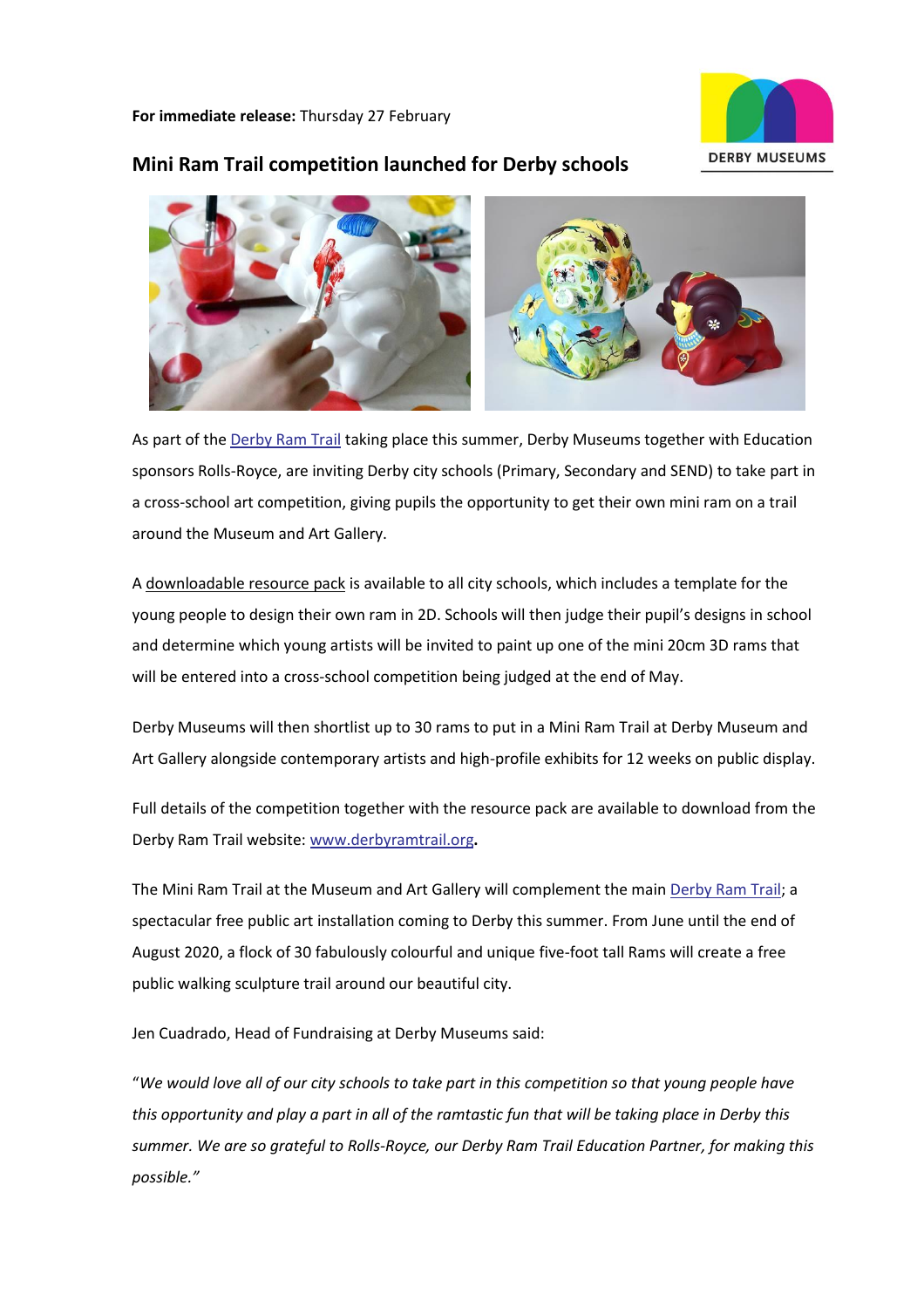Gill Fennell, Community Investment Manager at Rolls-Royce said: *"We are delighted to be the Education Partner for Derby's Ram Trail and are particularly excited to see how young people respond to the challenge of creating their own designs for the Mini Ram Trail."*



*-Ends-*

For more information, please contact Vicky Washington, Marketing & Communication Manager: [vicky@derbymuseums.org](mailto:vicky@derbymuseums.org) / 01332 643302.

### **[Derby Ram Trail](https://www.derbyramtrail.org/)**

Is a spectacular free art sculpture trail coming to Derby in the summer of 2020. From 19 June to 28 August 2020 a flock of fabulously colourful and unique rams will take you on a trail around the beautiful city of Derby. The ram sculpture is based on the mythical Derby Ram from the 18th Century song, which according to legend was ten yards high with enormous horns and a huge flowing fleece. The story tells how people from all over came to see the huge Derby Ram, and we are excited that people will once again flock to Derby.

The Derby Ram Trail is brought to you by Derby Museums, together with Wild in Art and Presenting Partner, Cathedral Quarter Business Improvement District (BID). Wild in Art is a leading producer of creative events that transform places into free, family-friendly outdoor art galleries.

The Derby Ram Trail is raising money for Derby Museums, helping to secure the future of our free museums for everyone to enjoy. Every pound raised will be doubled by a grant from the National Lottery Heritage Fund.

# [www.derbyramtrail.org](http://www.derbyramtrail.org/)

@derbyramtrail | #DerbyRamTrail

### **[Derby Museums](https://www.derbymuseums.org/)**

Derby Museums is an independent charitable trust which is responsible for the rich cultural and creative history of Derby. It manages three free access sites across the city, the Museum and Art Gallery, Pickford's House and the new Museum of Making at Derby Silk Mill opening on 19 September 2020. Derby Museums looks after and curates the city's art and heritage collections, including the world's largest collection of paintings by Joseph Wright of Derby.

As a charitable trust, Derby Museums relies on funding and grants from organisations and donations from businesses and the general public, all of which is gratefully received in order to ensure that admission to the museums remains free for all.

### **[Derby Museums' Endowment Campaign](https://www.derbymuseums.org/support/heritage-endowments-fund)**

Derby Museums has been awarded a Heritage Endowment Grant by the Heritage Lottery Fund (HLF). Over the next four years Derby Museums aims to raise £1 million that will be matched pound for pound by the HLF. This will create a £2 million Endowment Fund that will be permanently invested to provide an income to help to support Derby Museums' long term future.

### **Derby Silk Mill – [Museum of Making](http://derbysilkmill.tumblr.com/)**

Derby Museums has secured major grant funding of £9.4m from the Heritage Lottery Fund, £2.5m from Arts Council England, £3.7million from the Government-awarded Local Growth Fund allocation of the D2N2 Local Enterprise Partnership (the private sector-led partnership promoting economic growth across Derby, Derbyshire, Nottingham and Nottinghamshire) and support from a range of charitable trusts and foundations for the £17m development to create Derby Silk Mill –